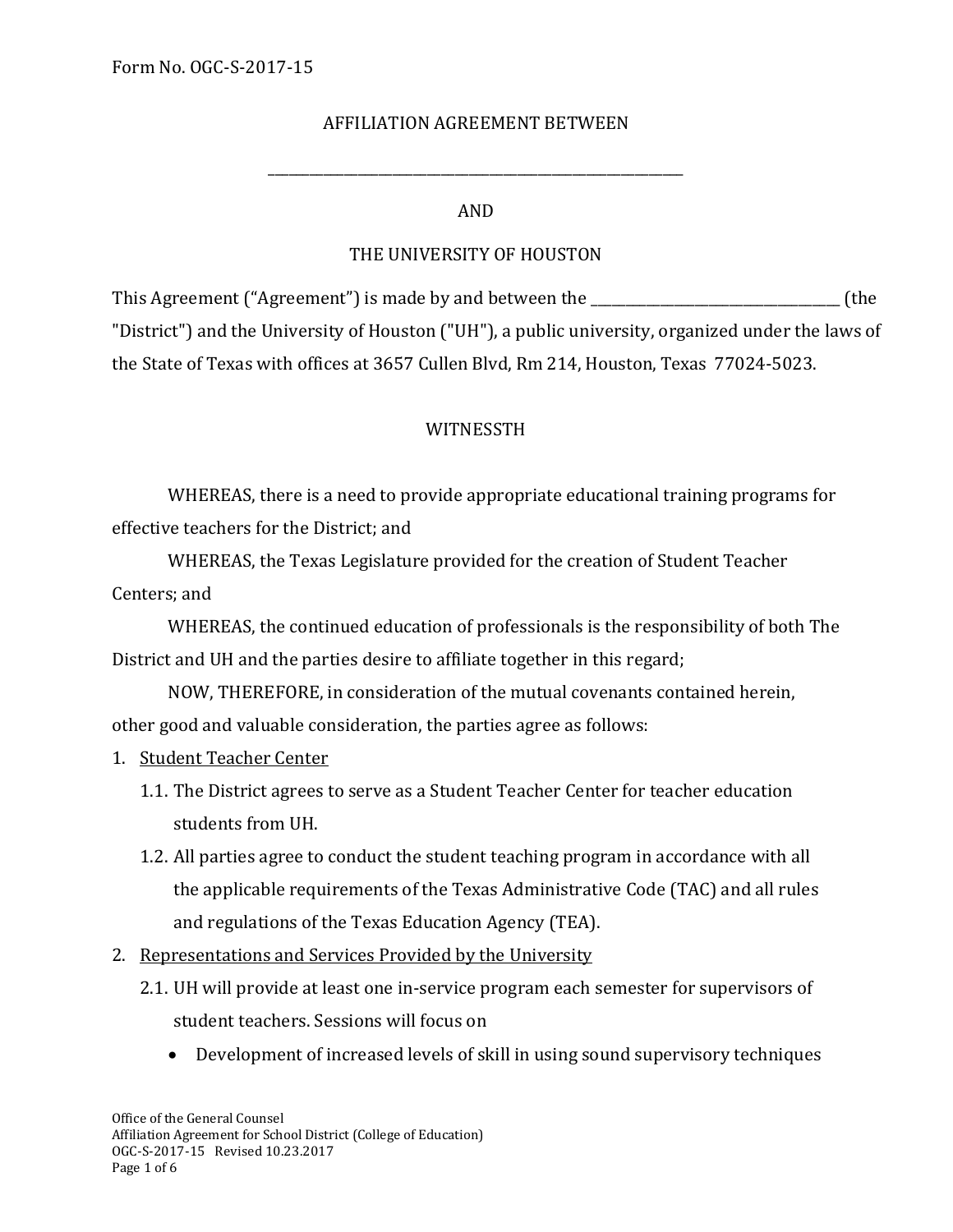- Introduction of new information about students, teachers, and supervising teachers of the university's teacher education programs and the school's teachers
- 2.2. Provide guidelines in the form of handbooks and supplementary materials for the District's supervising teachers.
- 2.3. Provide university supervisors to supervise and assess the student teachers.
- 3. Obligations of and Facilities to be Provided by the District
	- 3.1. Provide educational sites for student teachers
	- 3.2. Notify supervising teachers that attendance at the UH in-service program is recommended
	- 3.3. Provide at least one representative to serve of the Houston Area Teacher Center Operations Committee and/or Council
- 4. Selection of Student Teachers and Supervising Teachers

It is understood and agreed by the parties that student teachers, District supervising teachers, and UH supervising teachers will be selected and approved on a nondiscriminatory basis.

5. Term of Agreement

The term of the Agreement shall be for the  $20 - 20$  to the  $20 - 20$  school years. Any provision of the preceding sentence to the contrary notwithstanding, this Agreement may be terminated by either party as provided in the Termination section of the Agreement.

6. Termination

This Agreement may be terminated prior to the expiration of the term hereof as follows:

- a) By mutual written agreement of the parties; or
- b) By either party, with or without cause, upon thirty days prior written notice to the other party.
- c) It is understood by the parties that no payment will be made by the District without prior invoice and appropriate substantiating documentation.
- 7. Financial Obligation
	- 7.1. The District shall disburse funds only as reflected in this Agreement.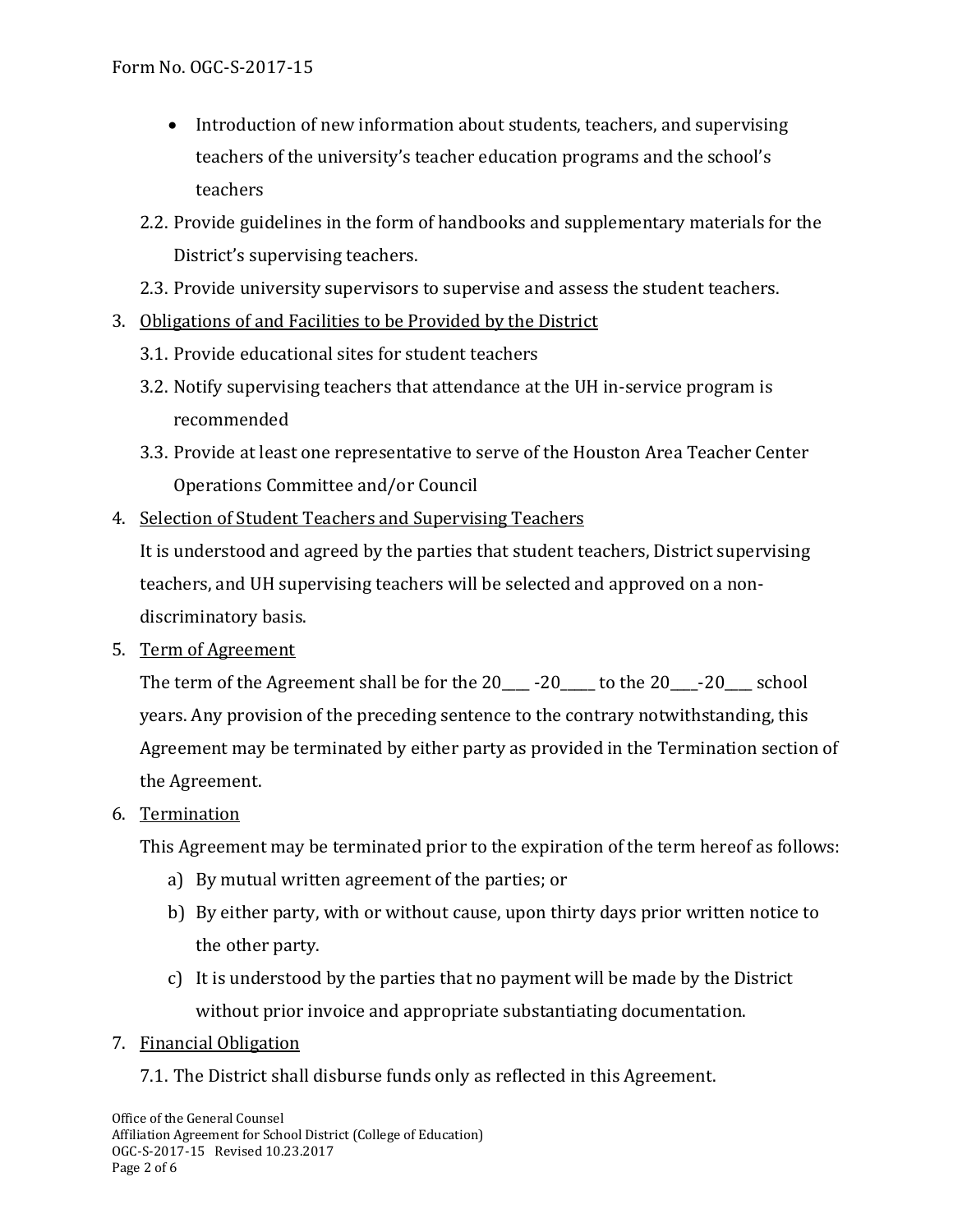- 7.2. UH shall pay any and all compensation to university personnel who serve as supervisors for student teachers.
- 7.3. It is understood by the parties that no payment will be made by the District without prior invoice and appropriate substantiating documentation.
- 8. Relationship of the Parties

It is understood and agreed that the UH is an independent contractor and neither it nor any employee or agents contracted by it shall be deemed for any purposes to be employees or agents of the District. UH assumes full responsibility for the actions of such personnel while performing any services incident to this Agreement and shall remain solely responsible for their supervision, daily direction and control, payment of salary (including withholding of income taxes and social security) workers' compensation, disability benefits and like requirements and obligations. Likewise, the District assumes full responsibility for its employees.

9. No Waiver of Immunity

Neither the District nor UH waives or relinquishes any immunities or defenses on behalf of themselves, their trustees, officers, employees, and agents as a result of the execution of this Agreement and performance of the functions or obligations described herein.

10. Authorization of Agreement

Each party represents and warrants to the other that the execution of this Agreement has been duly authorized, and that this Agreement constitutes a valid and enforceable obligation of such party according to its terms.

11. No Waiver

No waiver of a breach of any provision of this Agreement shall be construed to be a waiver of any breach of any other provision. No delay in acting with regard to any breach of any provision shall be construed to be a waiver of such breach.

12. Notice

Any notice required to be given under the provisions of this Agreement shall be in writing and shall be duly served when it shall be hand-delivered to the addresses set out below, or shall have been deposited, duly registered or certified, return receipt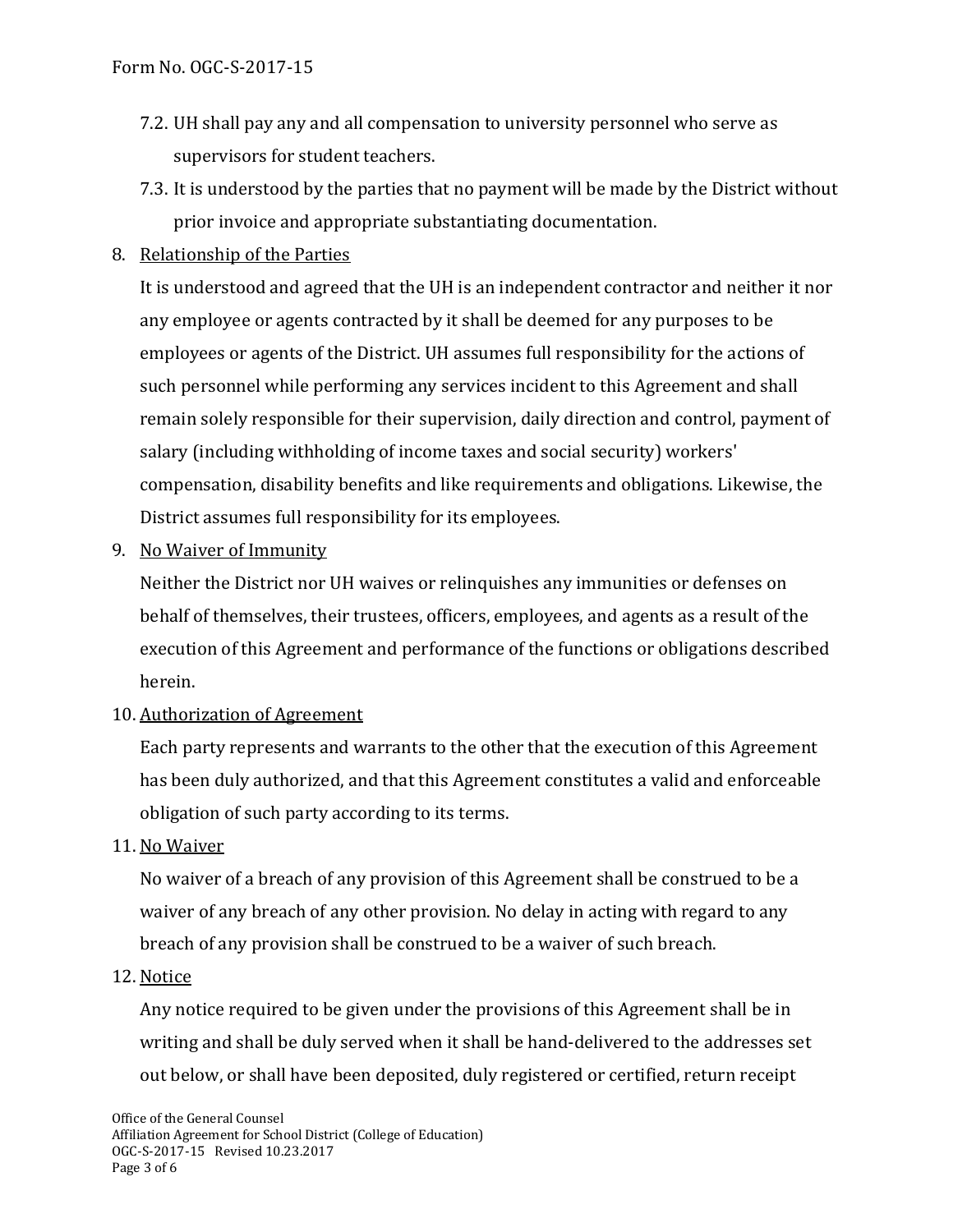Form No. OGC-S-2017-15

requested, in a United States Post Office addressed to the other party at the following addresses:

To University of Houston<br>Mark R. Yzaguirre metals of the Robert McPher Associate Vice Chancellor/Vice Dean<br>President for Legal Affairs and College of Education President for Legal Affairs and College of Education<br>Associate General Counsel 3657 Cullen Blvd, Rm 214 Associate General Counsel 3657 Cullen Blvd, Rm 214 University of Houston<br>
Houston Texas 77204-5010<br>
Houston Texas 77024-5023 Houston, Texas 77204-5010 Houston, Texas 77024-5023

\_\_\_\_\_\_\_\_\_\_\_\_\_\_\_\_\_\_\_\_\_\_\_\_\_\_\_\_\_\_\_\_\_\_ \_\_\_\_\_\_\_\_\_\_\_\_\_\_\_\_\_\_\_\_\_\_\_\_\_\_\_\_\_\_\_\_\_\_ Robert McPherson, Ph.D.<br>Dean

 $To$   $\qquad \qquad \qquad$ District Name

> \_\_\_\_\_\_\_\_\_\_\_\_\_\_\_\_\_\_\_\_\_\_\_\_\_\_\_\_\_\_\_\_\_\_ District Address

Any party may designate a different address by giving the other party ten days prior written notice in the manner provided above.

13. No Assignment

No assignment of this Agreement or of any duty or obligation of performance hereunder, shall be made in whole or in part by either party without the prior written consent of the other party.

14. Section Headings

The headings of sections contained in this Agreement are for convenience only, and they shall not, expressly or by implication, limit, define, extend, or construe the terms or provision of the sections of this Agreement.

15. Governing Law, Jurisdiction, and Venue

This Agreement shall be governed by, and construed and enforced in accordance with, the laws of the State of Texas applicable to contracts made and wholly performed within such state (without regard to the conflicts or choice of law principles thereof). The parties irrevocably consent to the jurisdiction of the State of Texas, and agree that any court of competent jurisdiction sitting in the County of Harris, State of Texas, shall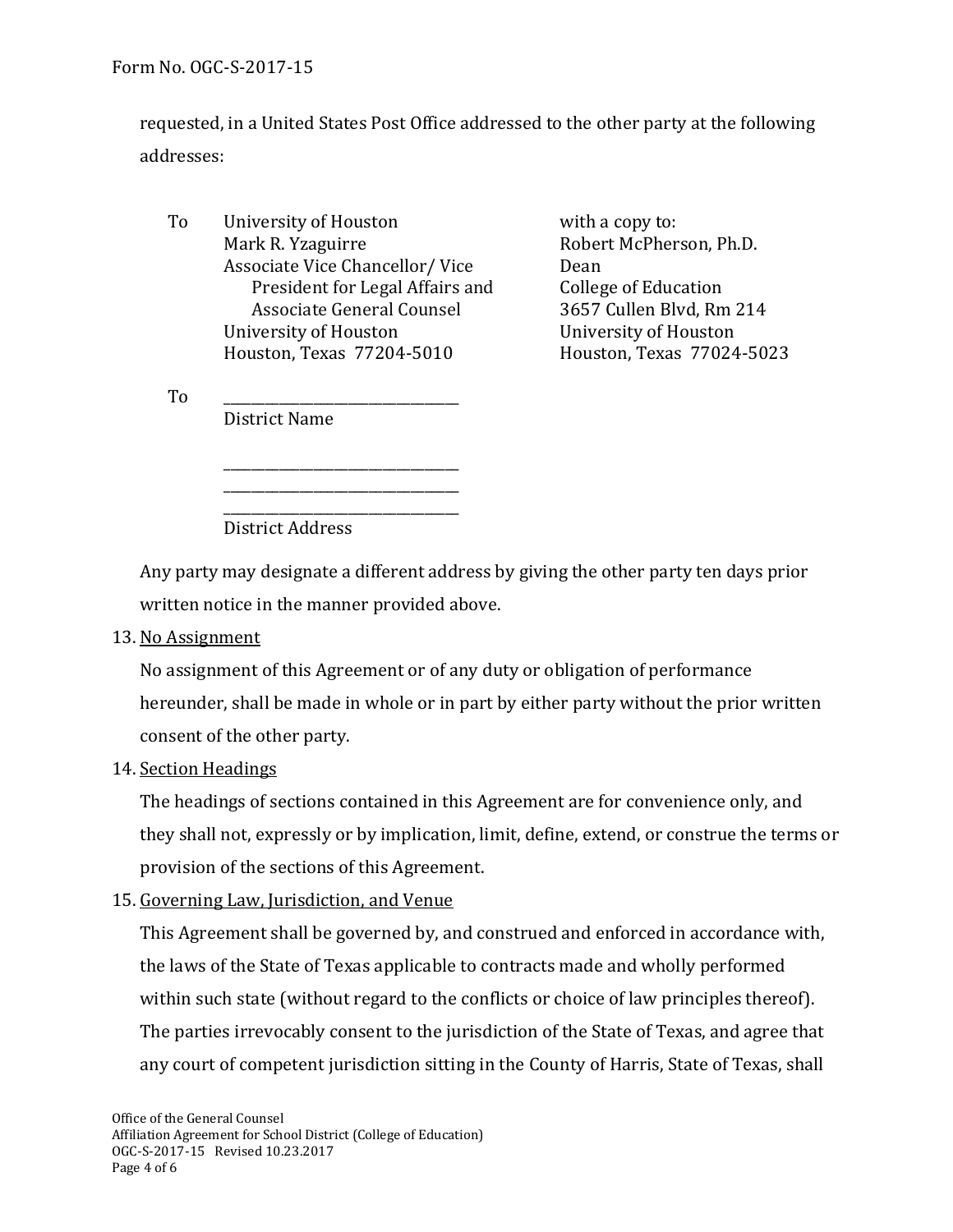be an appropriate and convenient place of venue, and shall be the sole place of venue, to resolve any dispute with respect to this Agreement.

# 16. Complete Understanding

This Agreement shall constitute the complete understanding of UH and the District, and may not be modified in any manner without the express written consent of both parties.

## 17. Triplicate Originals

The Agreement is executed in three (3) copies, each of which shall have the full force and effect of the original Agreement, and each of which shall constitute by one and the same instrument.